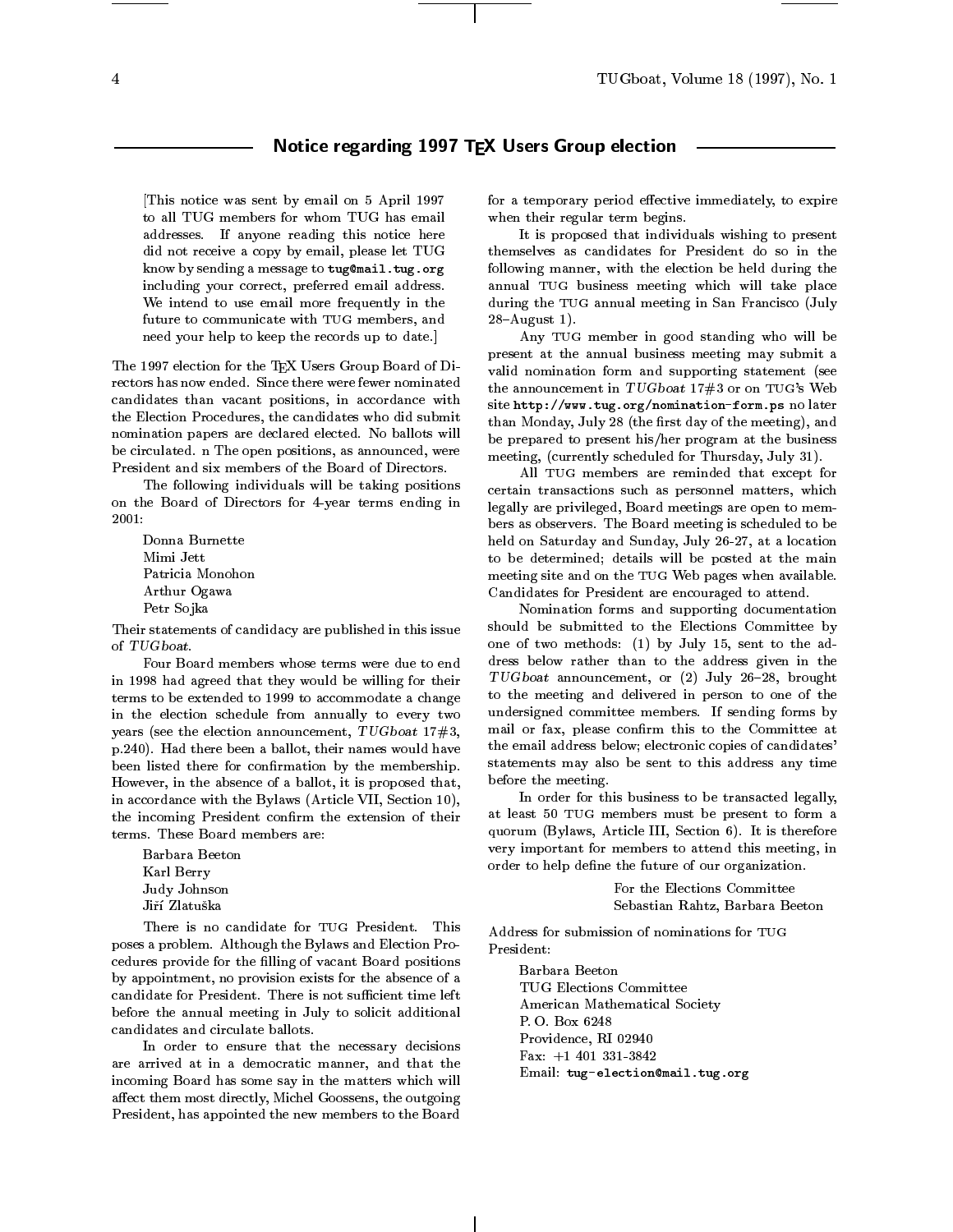TUGboat, Volume 18 (1997), No. 1  $\qquad 5$ 

# General Delivery

# From the President

## Michel Goossens

The 1997 Elections are now behind us and it is a real pleasure to congratulate Donna Burnette, Mimi Jett, Patricia Monohon, Arthur Ogawa, and Petr Sojka, who will serve as TUG Board members until Summer 2001. I extend my best wishes to Barbara Beeton, Karl Berry, Judy Johnson, and Jir Zlatuska, whose terms were extended until Summer 1999. Together they will form the New Board, who will formally take over from the current Board at our Annual Meeting in the Summer. However, to prepare for the changeover and to have a democratic decision base which is as large as possible, I have appointed the incoming members to the Board with immediate effect. I am sure that together we shall be better able to reach the necessary urgent decisions which need to be taken to make TUG serve its membership and the T<sub>E</sub>X users better.

On the other hand, we had no candidate for TUG President, and as explained in the previous article, we are proposing an ad hoc procedure to extend the nomination period and elect a candidate at our Annual Meeting in July. I sincerely hope that one or more good candidates will step forward to take up the Office of TUG President. TUG really needs somebody who can motivate her or his collaborators in an efficient, enthusiastic yet professional way, and can act as a stimulus to guarantee that the Board acts as a united Team to address the problems at hand.

It is with great regret that I have to announce that Mimi Burbank, who has served on the TUG Board for many years, most recently as TUG's Treasurer, resigned from the Board for personal reasons.  $\qquad$  to As well, she will not be assuming the function of Office Manager as proposed in the previous issue of TUGboat. I am pleased that Mimi will continue to work on TUGboat, since as TUGboat Production Manager she is an extremely valuable member of the TUGboat Production Team.

To cope with ongoing financial business I have appointed Mimi Jett as interim Treasurer until the new Executive Committee is elected in July at TUG'97. At the same time Art Ogawa became TUG's acting "Office Manager" and Art accepted gracefully to take over a major part of the Office duties. A more definite proposal about the new form the TUG Office will take will be announced soon.

By the time you read this it will be early May, and I apologise for the delay with which you receive this issue. We are doing everything possible to get the next issue of TUGboat to you in June. If everything works out as planned, we hope to be able to offer you a (very useful) surprise with that issue.

And last but not least, do not forget TUG'97; i.e., your Annual Meeting in July in San Francisco. We look forward to a huge turn-out. We count on your presence!

> CERN, Geneva, Switzerland goossens@cern.ch

Editorial Comments

Barbara Beeton

# Update to PSTricks

Users of PSTricks will know that for some years there has been a 'beta' release of the package, with signicant extra facilities. The author, Timothy van Zandt, has had little time to work on the package recently, but he has now agreed to an interim release of PSTricks (PSTricks 97) which merges in all the beta material with the main package, and corrects known bugs. This release has been coordinated by Denis Girou and Sebastian Rahtz.

This release has been installed on CTAN in graphics/pstricks; the old release has been moved to oldstuff/pstricks.

At the same time, there is a new mailing list for users of PSTricks, moderated by Denis Girou. If you want to subscribe, send a message saying

subscribe

pstricks-request@mail.tug.org

# Quote out of context  $\sim$  Colophon

"Prices for complete sets of  $\emph{Colophon}$  have been advertised at upward of \$10,000, and single specimens of the rarest . . . have been listed at several thousand dollars." A rare journal? Some special editions? No, the word omitted from the previous sentence is "species", and the *Colophon* it describes is a slowmoving, wingless stag beetle, whose thirteen species are restricted to the mountaintops of the former Cape Province of South Africa. These rare beetles were given provincial legal protection in 1992, but an attempt to list them on the worldwide roster